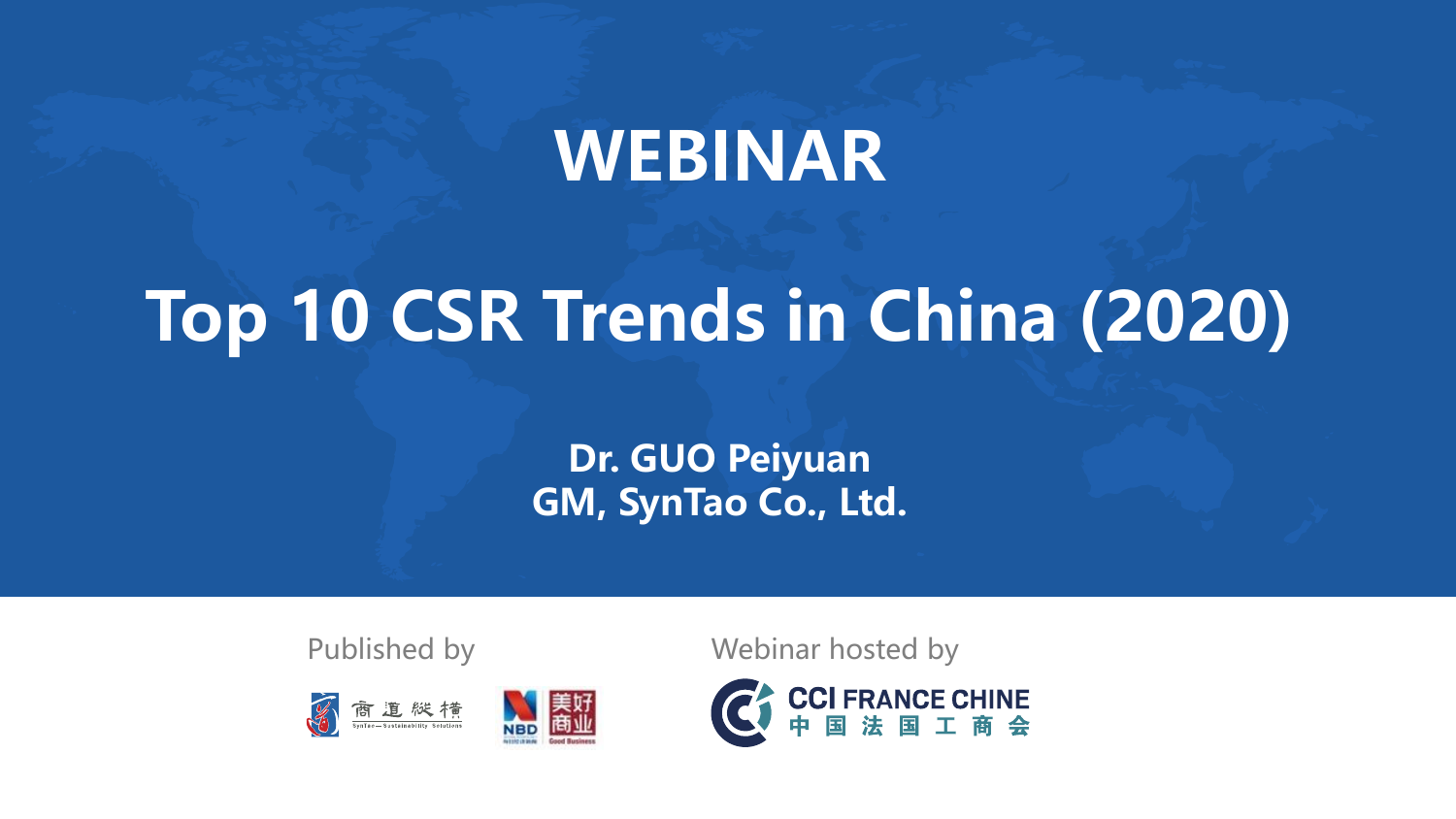

### **Trends Overview**

**New Starting Point O1 The year of concluding the Three Critical**<br>Battles and preparing next 5-Year-Plan

**New Image COLUTER SUPPORT COMMUNIST SUPPORT OF SUPPORT COMMUNIST SUPPORT OF SUPPORT OF SUPPORT OF SUPPORT OF SUPPORT OF SUPPORT OF SUPPORT OF SUPPORT OF SUPPORT OF SUPPORT OF SUPPORT OF SUPPORT OF SUPPORT OF SUPPORT OF SUPPORT OF S** 

**New Rural Areas Building a sustainable model for 03 eliminating relative poverty** 

**New Fashion Piloting waste sorting and zero-waste cities** 

**New Wave 05 Responding to climate change by carbon reduction** 

**New Disclosure** 

**O6 New DISClOSUre**<br>**Strengthening quantitative and carbon disclosure in ESG Reports** 

**New Benchmark**

**1898 IMEN BENCHMARK**<br> **Improving governance of companies**<br> **CITY through ESG rating** 

**New Communication**

**ID8 Innovating stakeholder communication in** <br> **108 the 5G era** 

**New Boundary**

**Extending responsibility along value chain 09 and value network**

**New Risk 10 Dealing with ethical risks in new <b>dechnologies** 

**2**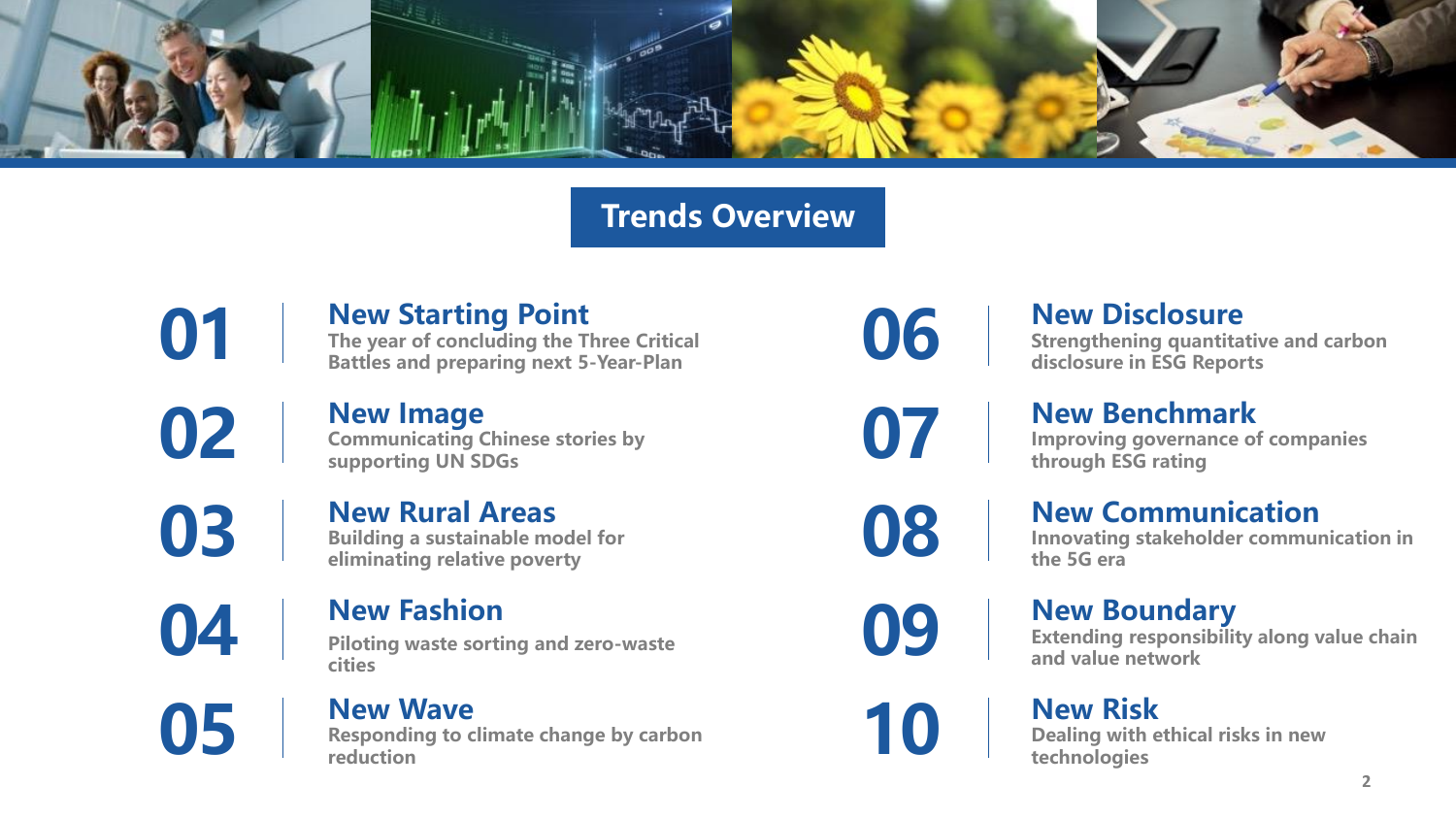**Trend 1 New Starting Point** The year of concluding the Three Critical Battles and preparing next 5-Year-Plan



# **2020 Concluding…**

# **2020 New Beginning…**

- **Risk prevention**
- **Fight against poverty**
- **Tackling pollution**
- **Waste sorting**
- **HKEX ESG reporting guide**
- **14th five-year plan**

### **2020 the first five-year plan after China's per capita GDP exceeds \$10,000**

High-quality Development 1 Rural Rejuvenation 1 Social Justice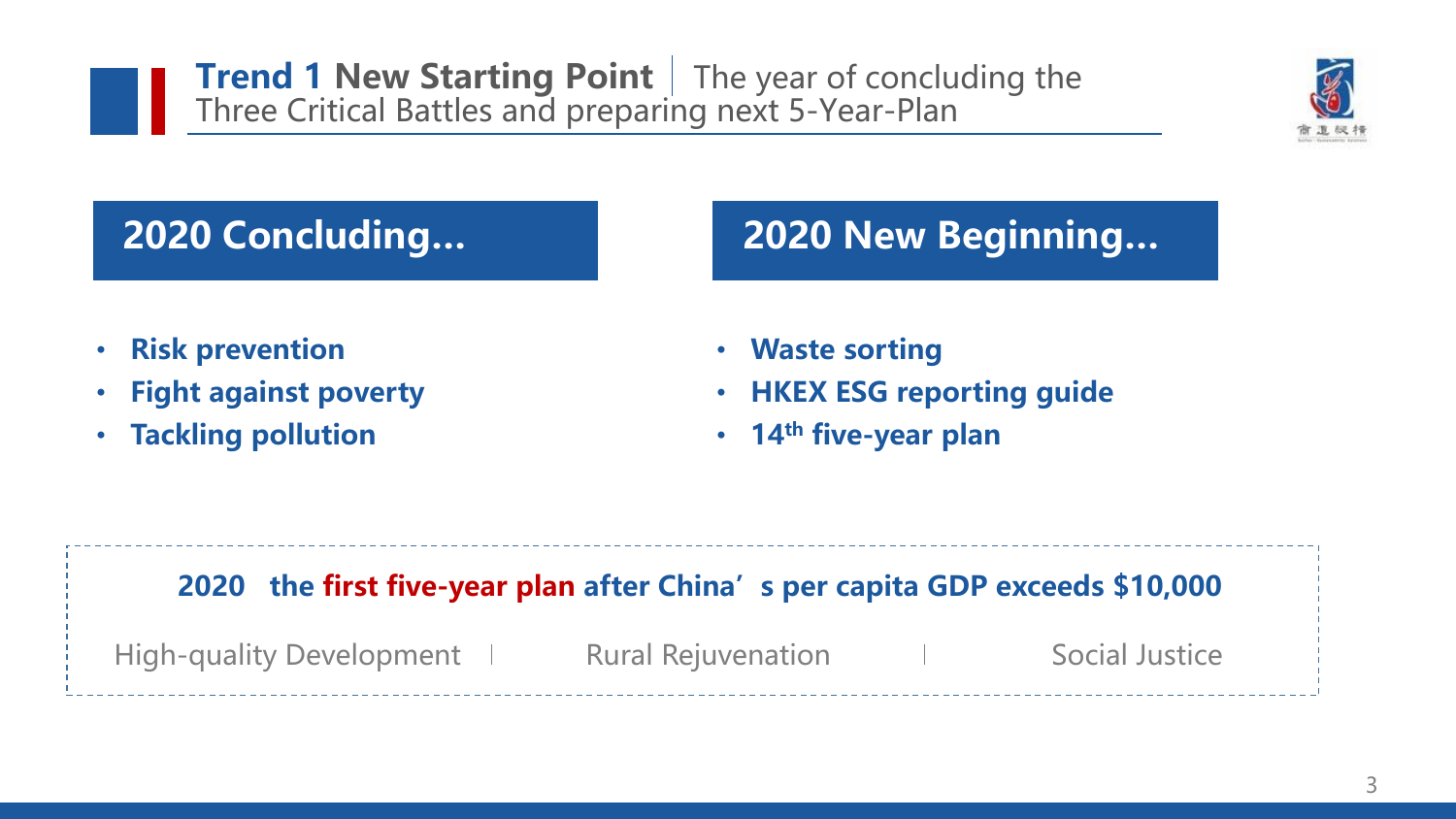## **Trend 2 New Image** | Communicating Chinese stories by supporting UN SDGs





- UN SDGs enters the fifth year, and the focus will shift **from awareness-raising to implementation** and experience sharing.
- Chinese government supports SDGs. Sino-US trade frictions will not weaken China's standing but stimulate China to play a more active role through UN platform.

**2020 COP15 to the Convention**

**on Biological Diversity**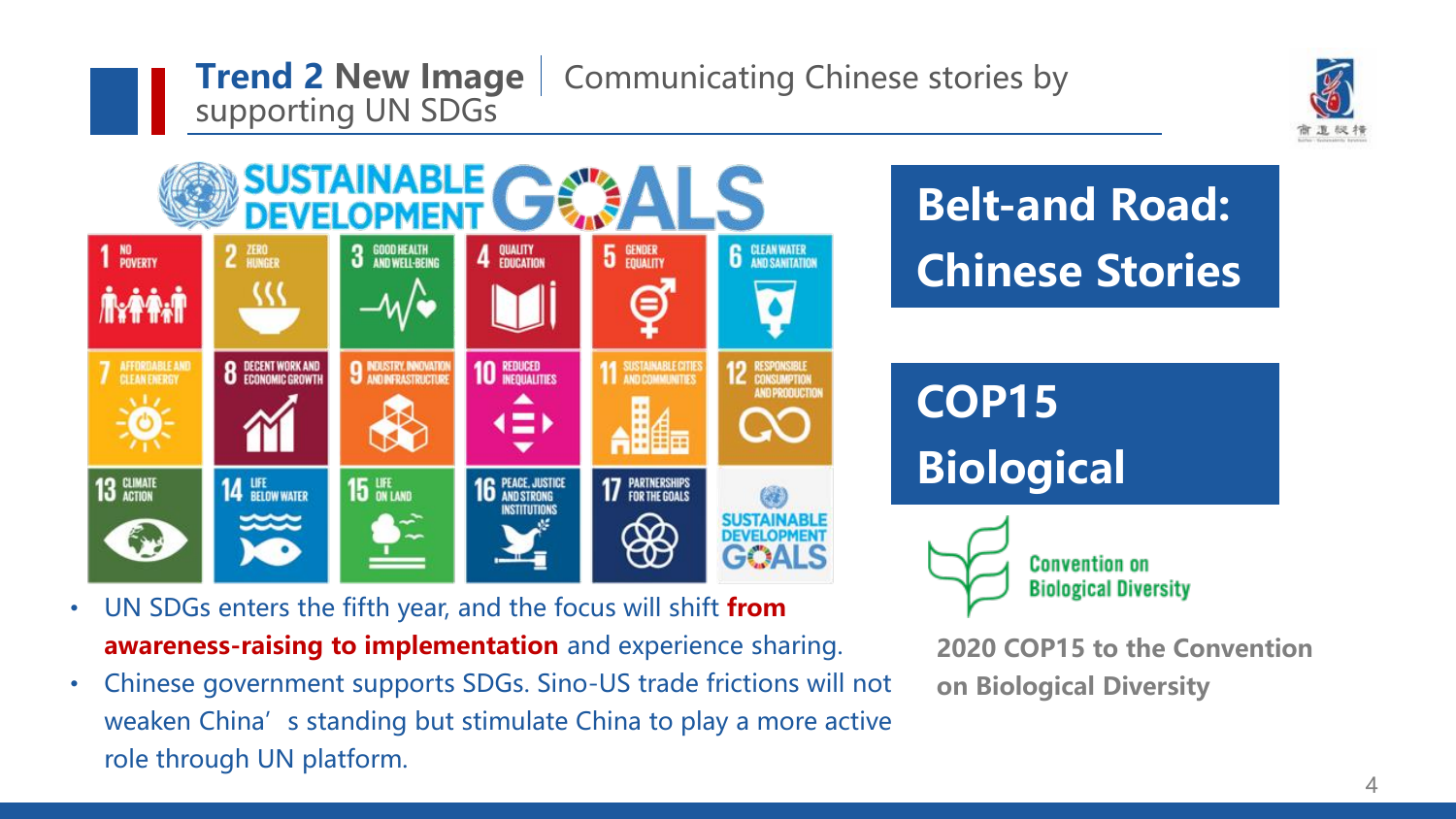

## **From absolute poverty to relative poverty**

**770 million rural poor Rural poverty 97.5% 1978**

# **2018**

**16.6 million rural poor**

**Rural poverty 1.7%**

### **What does rural poverty alleviation mean for businesses?**

- More rural labour to gain employment, especially **local employment**  opportunities
- Gradually establish and develop rural related **industries**
- More **returning youth** and more entrepreneurship
- Rural population consumption upgrades, releasing huge market potential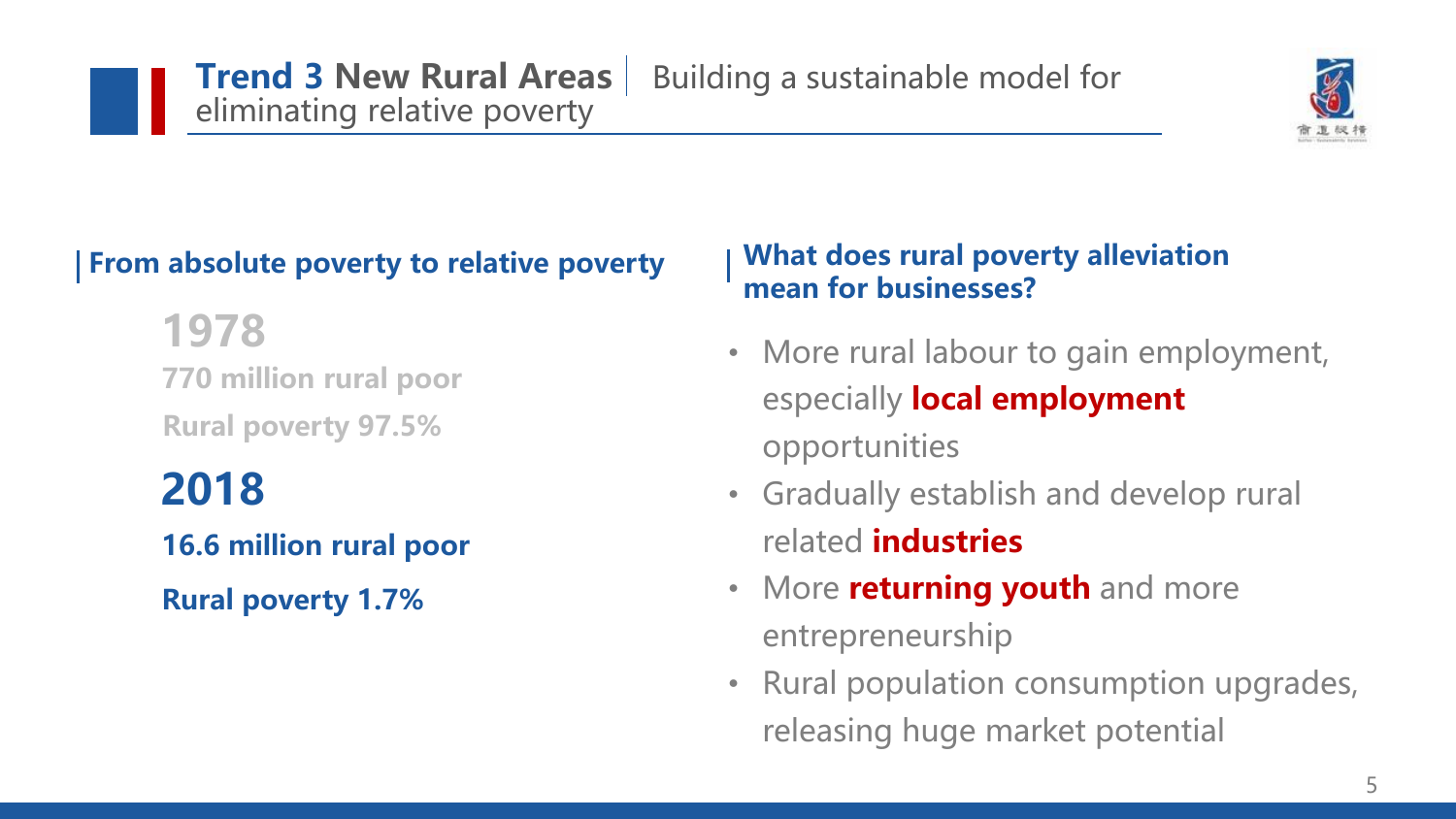### **Trend 4 New Fashion** Piloting waste sorting and zero-waste cities



# **Waste sorting and zero-waste cities construction**

Shanghai took the lead in implementing mandatory waste sorting. Over the past 6 months, the compliance rate in residential areas has increased from 15% to 90%, and the proportion of waste landfill has decreased from 41.4% to 20%. **46 cities** nationwide (Beijing, Tianjin, Shanghai, Chongqing, Shijiazhuang, Handan, Taiyuan, Hohhot, Shenyang, Dalian, Changchun, Harbin, Nanjing, Suzhou, Hangzhou, Ningbo, Hefei, Tongling, Fuzhou, Xiamen, Nanchang, Yichun , Zhengzhou, Jinan, Taian, Qingdao, Wuhan, Yichang, Changsha, Guangzhou, Shenzhen, Nanning, Haikou, Chengdu, Guangyuan, Deyang, Guiyang, Kunming, Lhasa, Shigatse, Xi 'an, Xianyang, Lanzhou, Xining, Yinchuan, Urumqi) will **begin waste sorting**

**1st July 2019 2020**

The state has **selected 11 cities and 5 special cases as pilots for the construction of zero waste** (11 + 5 pilot: Shenzhen, Baotou, Tongling, Weihai, Chongqing, Shaoxing, Sanya, Xuchang, Xuzhou, Panjin, Xining, Xiong'an New District,, Beijing Economic and Technological Development Zone, Sino-Singapore Tianjin Eco-City, Guangze County, Fujian Province, and Ruijin City, Jiangxi Province)

#### **April 2019 27th December, 2019 19th January, 2020**

members of the Standing Committee of the National People's Congress conducted a group review of the second draft of the Law on the Prevention and Control of Environmental Pollution by Solid Wastes and suggested that waste sorting will be further standardized

6 use of single-use plastic items by 30 percent. The NDRC and the Ministry of Ecology and Environment issued the "Opinions on Further Strengthening the Control of **Plastic Pollution**", planning to ban non-degradable plastic bags in all major cities by the end of this year, and all cities and towns by 2022. Restaurants will have to stop providing plastic straws by the end of this year and reduce their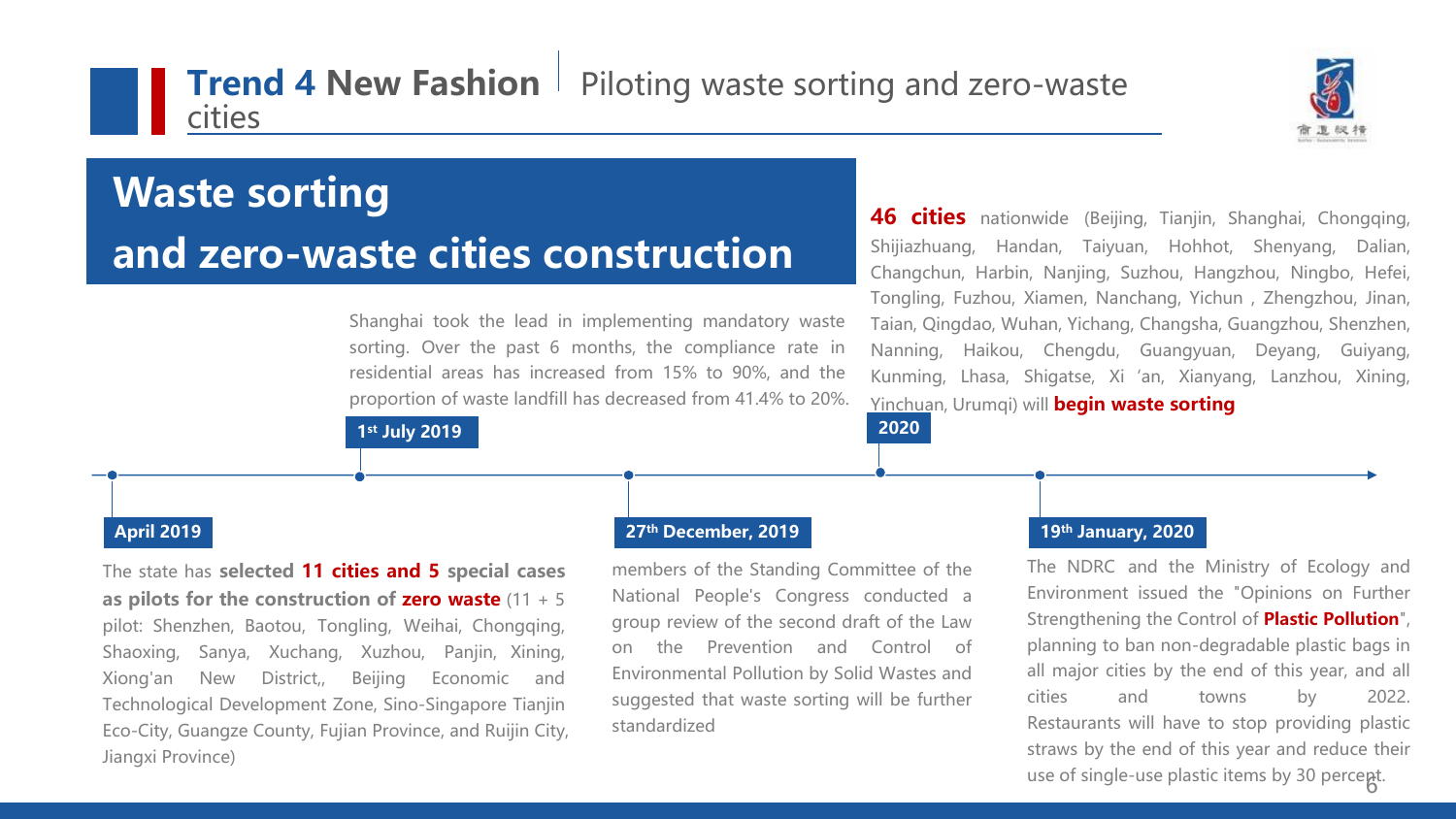# **Trend 5 New Trend** Responding to climate change by carbon reduction



# **A New wave tackling climate change**

- **More well-known companies are expected to take action against climate change in 2020**
- Use the financial market to discover carbon prices and reflect carbon costs into financing costs through the capital market system and bank credit system
- Asset owners and asset management companies calculate carbon intensity of asset portfolios
- Commercial banks reduce or withdraw from business cooperation with high-carbon companies

# **Bosch**

Carbon neutrality by 2020

### **Exxon Mobil**

Net zero carbon growth in 2025

### **Unilever**

Carbon neutrality by 2030

### **IKEA**

Carbon neutrality by 2030

# **L'Oreal**

25% reduction by 2030

### **Volkswagen**

Achieving zero emissions from cars by 2050

### **Nestle**

Net zero carbon Emissions by 2050

# **Shell**

50% carbon reduction by 2050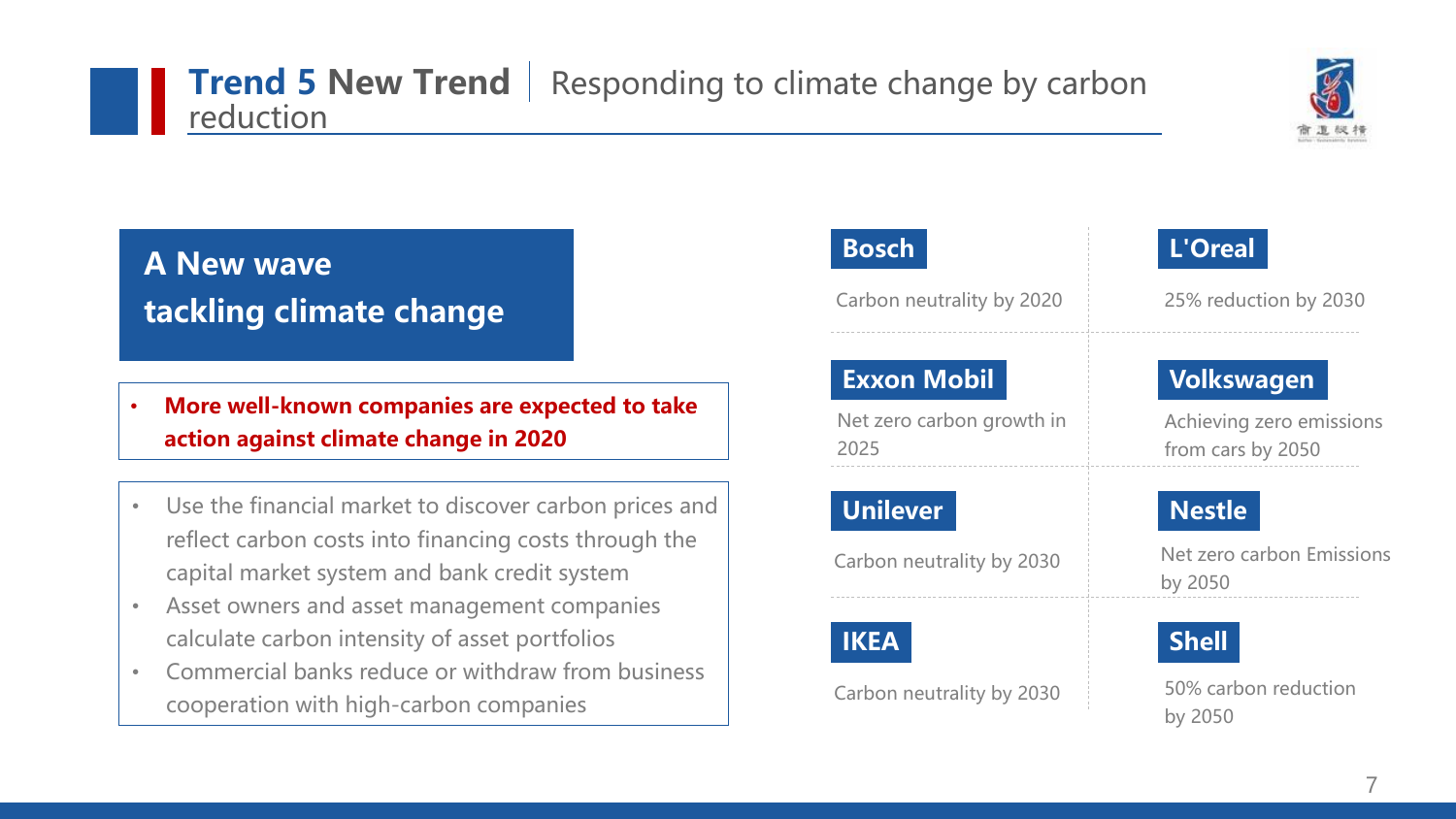# **Trend 6 New Disclosure** Strengthening quantitative and carbon disclosure in ESG Reports



### **HKEX 3rd edition ESG Guide**

- The board should oversee ESG issues and review progress made against ESG-related goals and targets
- social key performance indicators have been upgraded from recommended disclosure to Comply or Explain
- Disclosure of significant climaterelated issues

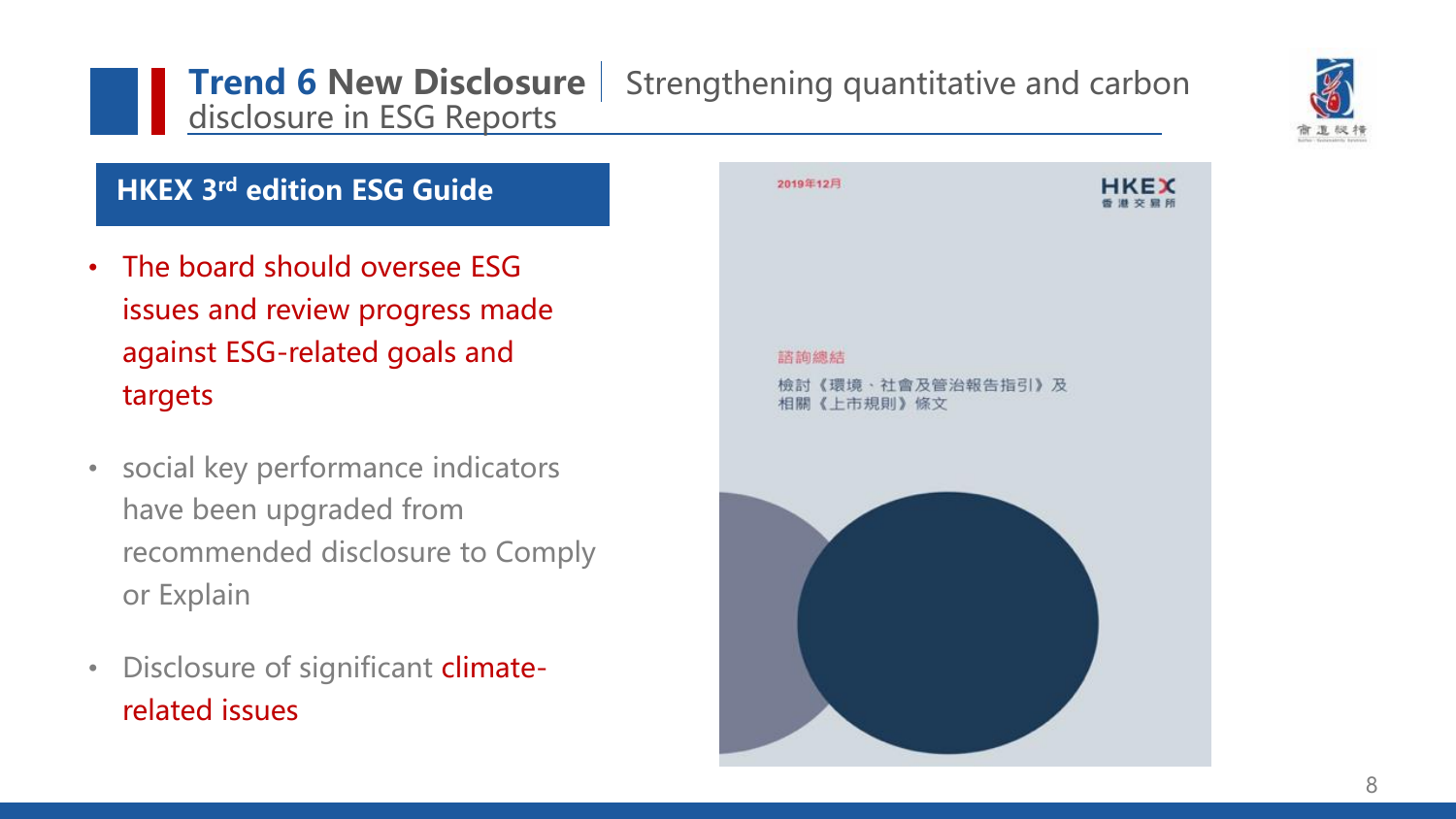## **Trend 7 New Benchmark** | Improving governance of companies through ESG rating



#### **ESG ratings have become mainstream**

The ESG rating objectively promotes the governance of listed companies, especially the governance of environmental and social issues. Judging from SynTao Green Finance and MSCI ratings over the years, the ESG ratings of A-share companies have improved year by year.



Note: n. MSCI China Index Constituents with ESG rating data as of Aug. 1, 2018=447, n. MSCI China Index Constituents with ESG Rating data as of Aug. 1, 2019 = 487

Source: MSCI ESG Research as of Aug.1, 2018 and Aug. 1, 2019

MSCI China Index ESG Rating: Comparison Between 2018 and 2019



SynTao Green Finance ESG Ratings: Overall Distribution from 2015 to 2019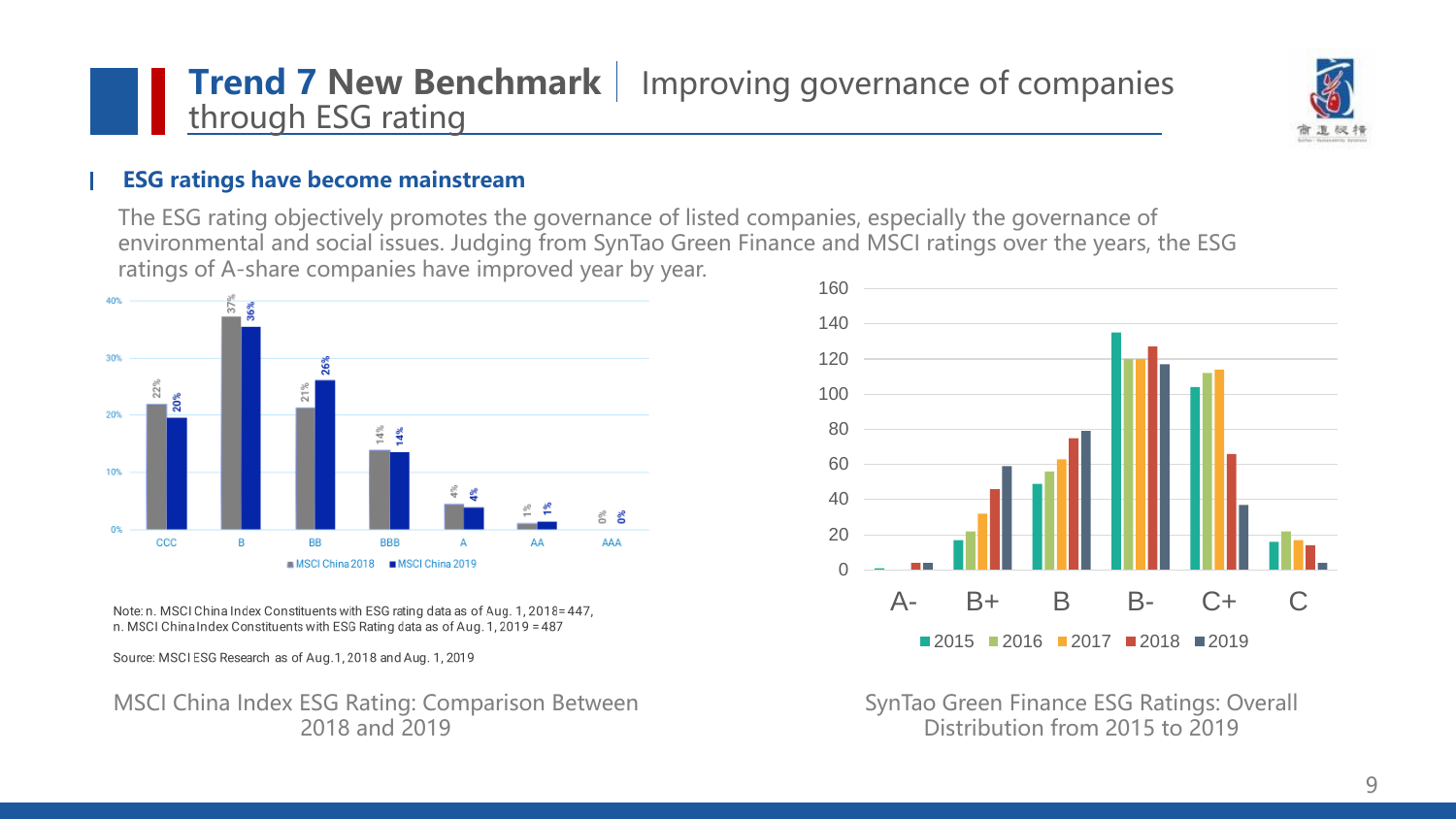



#### **5G innovates communication Innovative stakeholder communication**

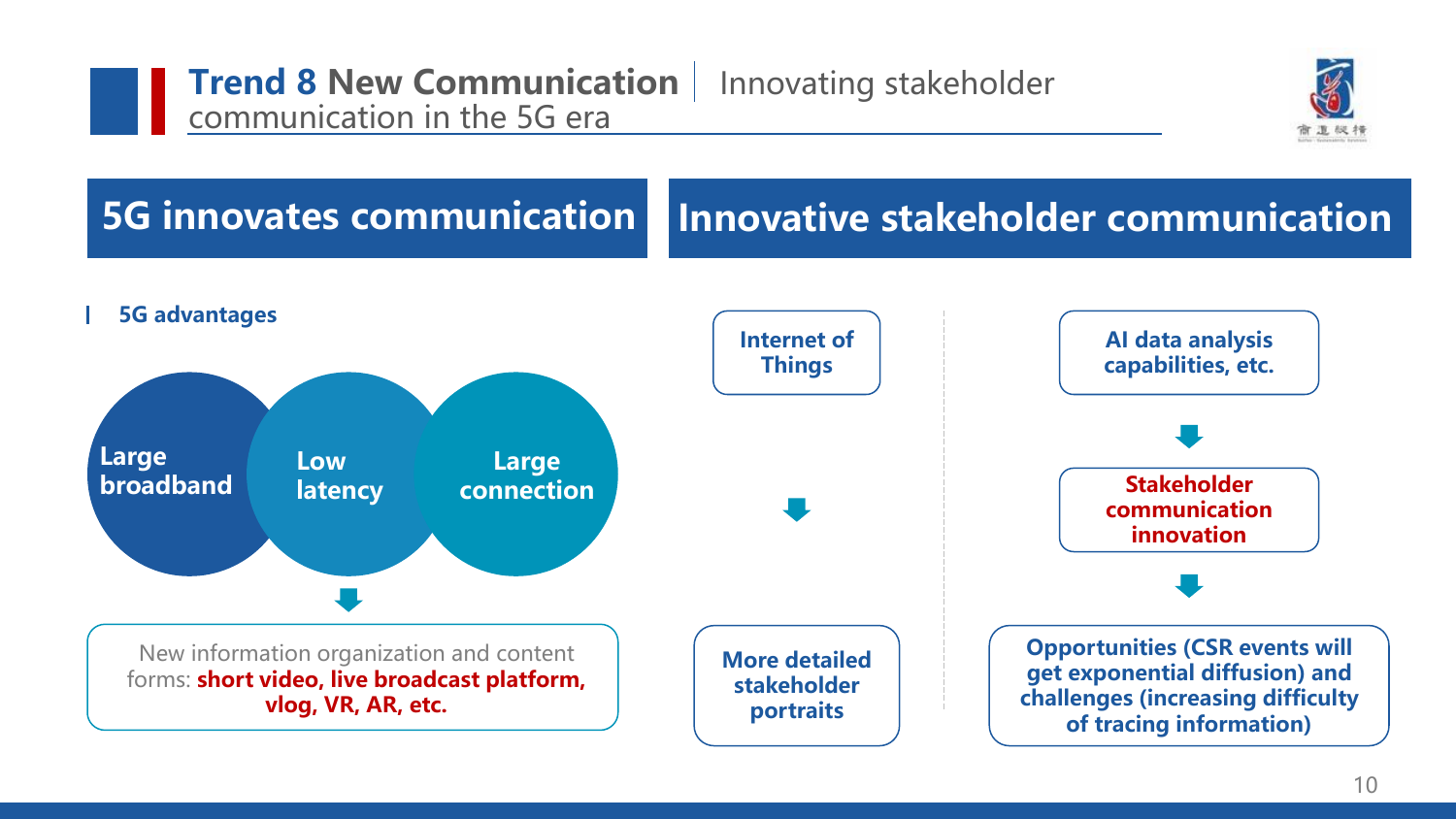### **Trend 9 New Boundary** Extending responsibility along value chain and value network

#### **Responsibility of a company is extending along the supply chain and value chain. Its boundary is not set by law, but by the expectations of key stakeholders**

**Policy-**

**Domestic**

**driven** 

**lity** 

**extended** 

**responsibi**

**Increasing**

**national**

**compliance**

**CSR**

**Inter-**

**Risks**

• The 2016 Implementation Plan for Extended Producer Responsibility System applied extended producer responsibility to four types of business: **electrical appliances, automobiles, lead-acid batteries, and packaging materials**. It is expected that an initial policy system will be formed in 2020

• in the context of increased trade frictions, some countries have extended CSR to more areas and a wider range of commodity value chains, especially some important raw materials. **CSR compliance risks** for Chinese companies will be increased.

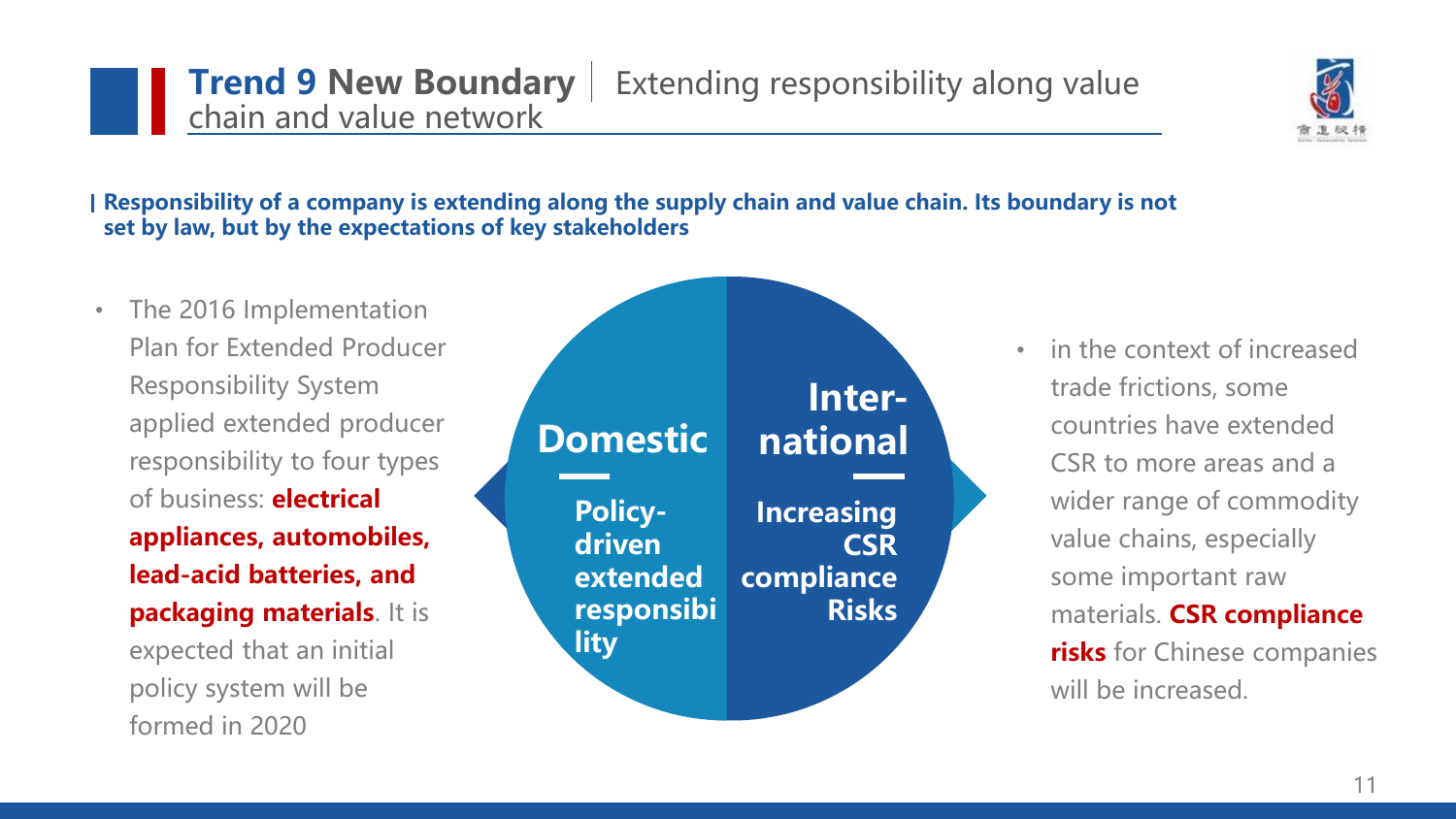

# **The two sides of technology application**



**Focus on new risks posed by new technologies**

#### **Data security and privacy protection**

Regulators are expected to continue to crack down the black market of selling personal data and information. Software with improper collection of personal information, lack of **user privacy agreements, or lack of a clear description of information collection, will face extremely high legal risks**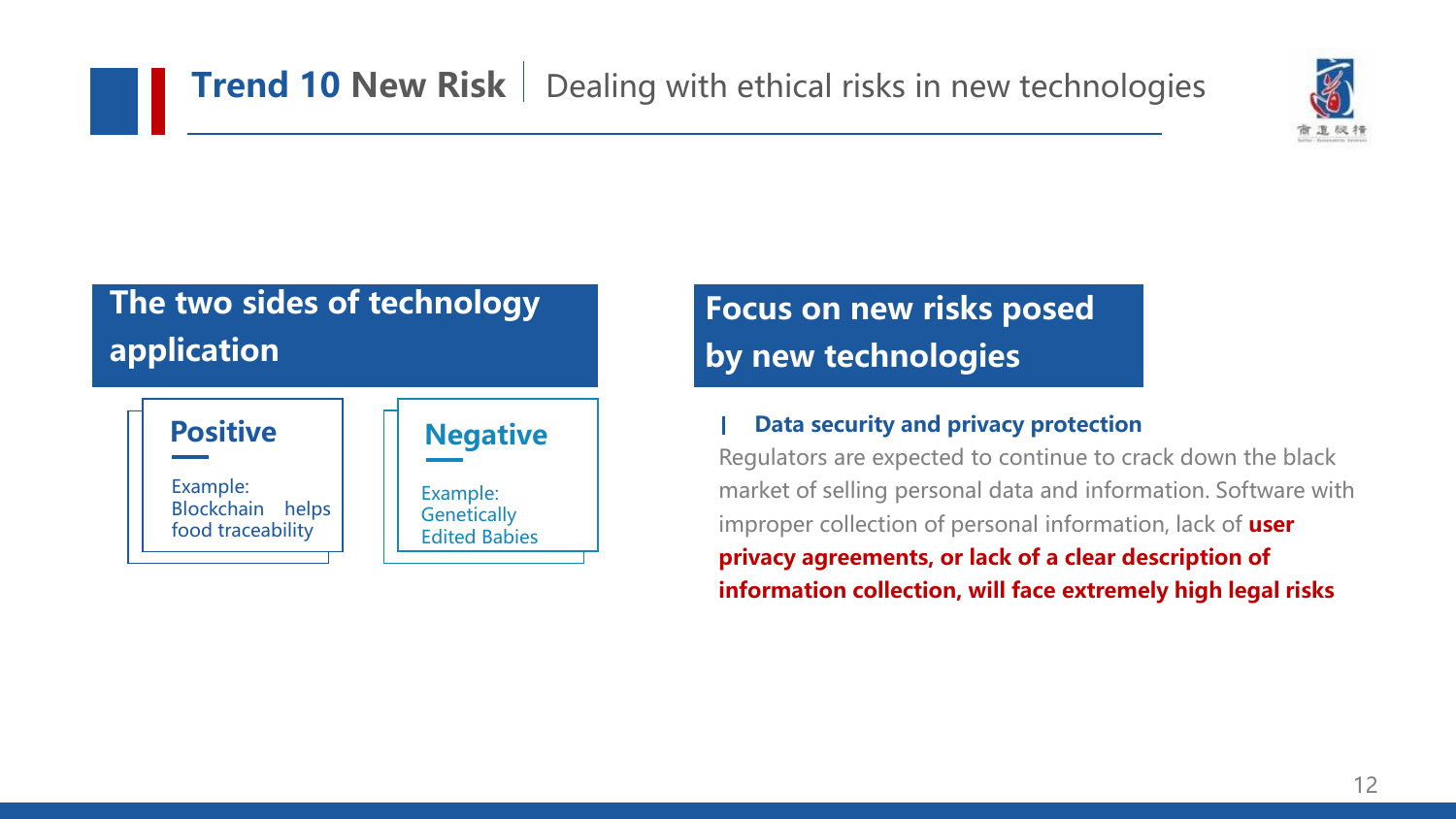# **Conclusion**

# **Policy trends**

#### **National-International-Rural-Urban**

#### **New Starting Point**

The year of concluding the Three Critical Battles and preparing next 5- Year-Plan

#### **New Image**

 $\frac{-b}{2}$ 

Communicating Chinese stories by supporting UN SDGs

#### **New Rural Areas**

Building a sustainable model for eliminating relative poverty

#### **New Fashion**

Piloting waste sorting and zerowaste cities

# **Market transformation**

#### **Climate change, responsible investment**

#### **New Wave**

Responding to climate change by carbon reduction

#### **New Disclosure**

Strengthening quantitative and carbon disclosure in ESG Reports

#### **New Benchmark**

Improving governance of companies through ESG rating

# **Technological change**

#### **5G, digitalization, internet**

#### **New Communication**

Innovating stakeholder communication in the 5G era

#### **New Boundary**

Extending responsibility along value chain and value network

#### **New Risk**

Dealing with ethical risks in new technologies

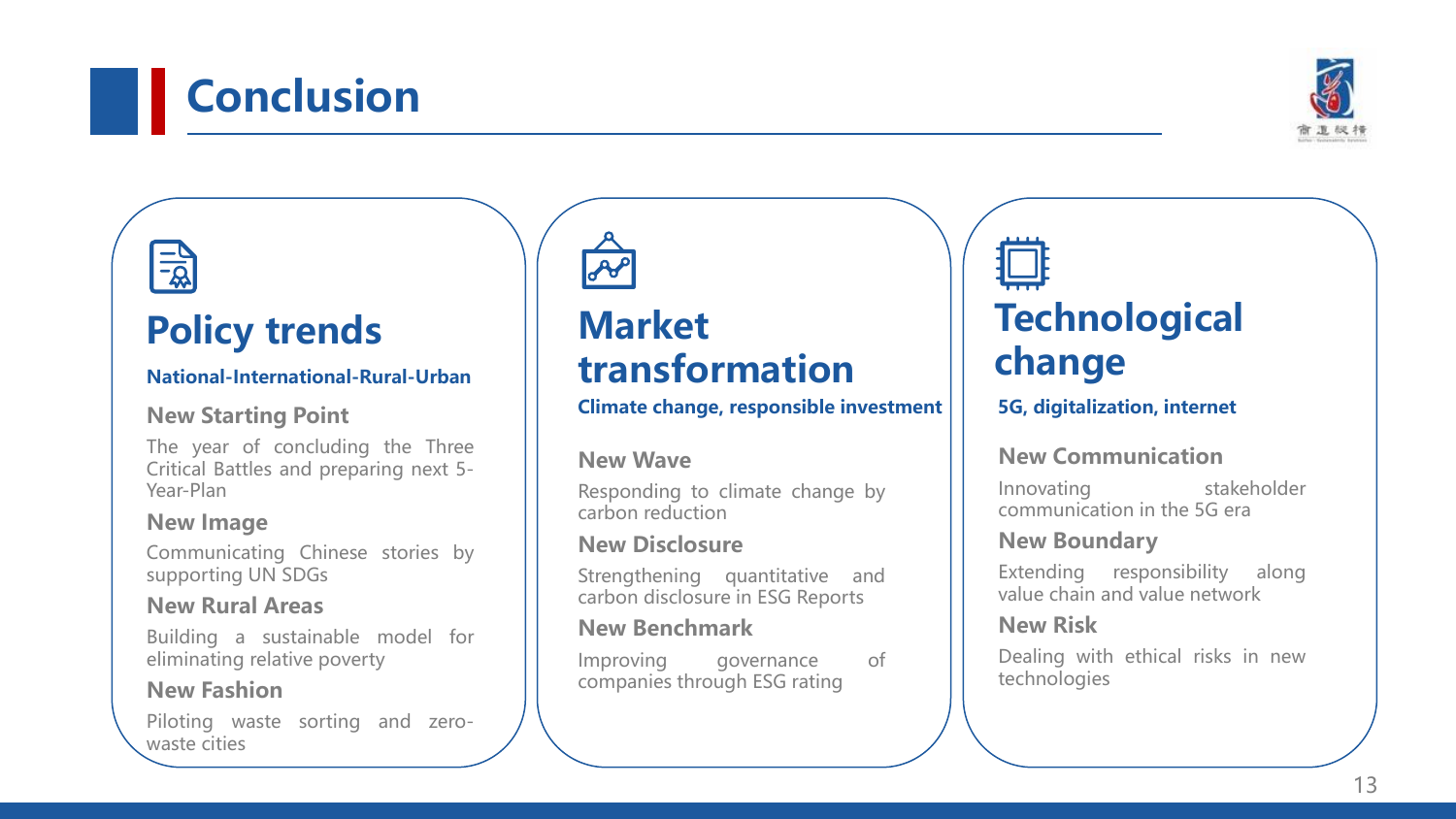# **Impacts of coronavirus epidemic**

- ⚫ Over 3000 companies made total donation of **over RMB 30bn (cash & in-kind).**
- State-owned enterprise 17%; private domestic 65%; MNCs 13%.

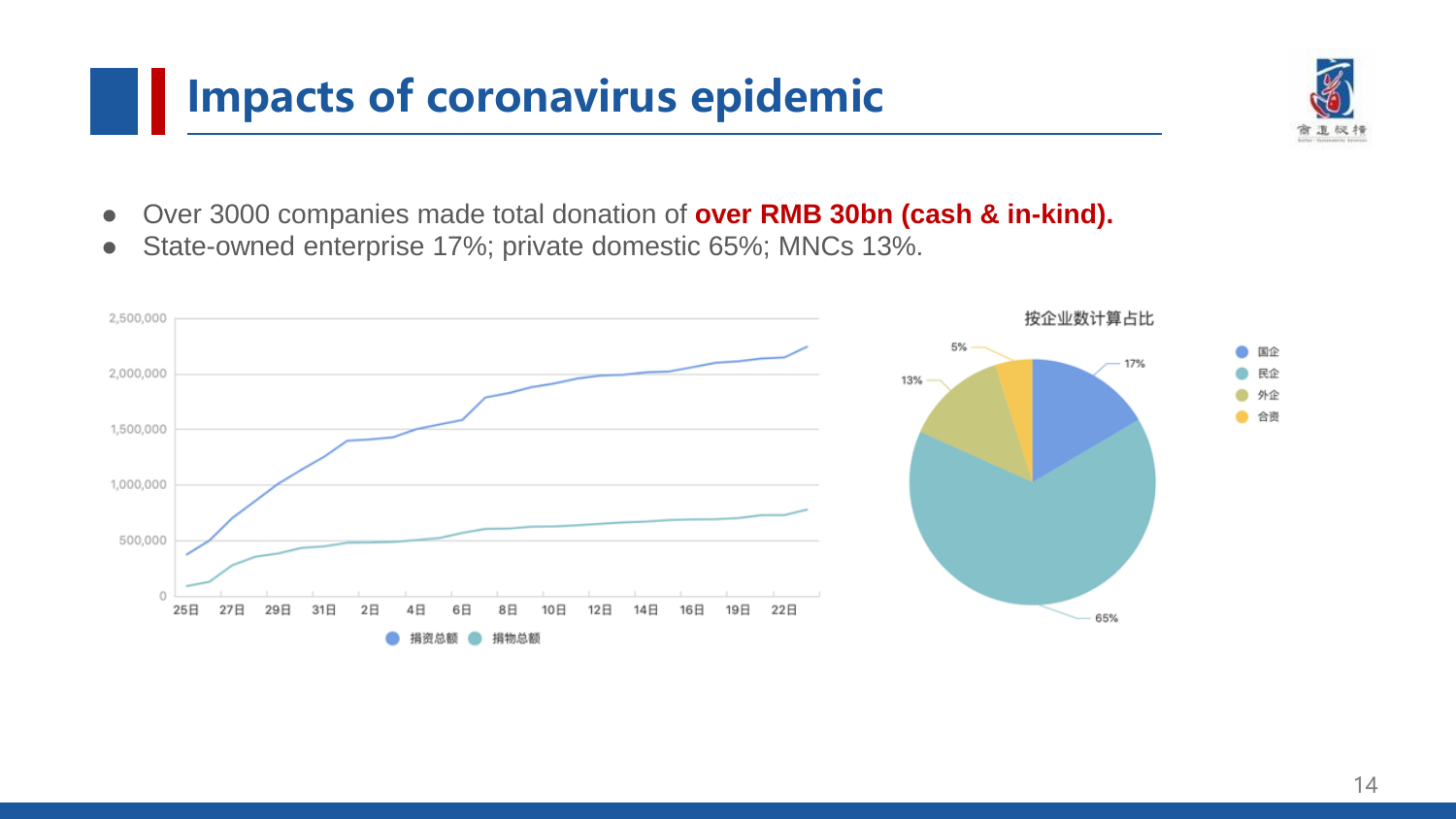# **IMPACTE OF CORD CONTROLS EPIDEMIC**

⚫ 71.7% CSR managers believe corporate **philanthropy projects will be delayed.**



#### 疫情对哪些项目和工作产生较大影响

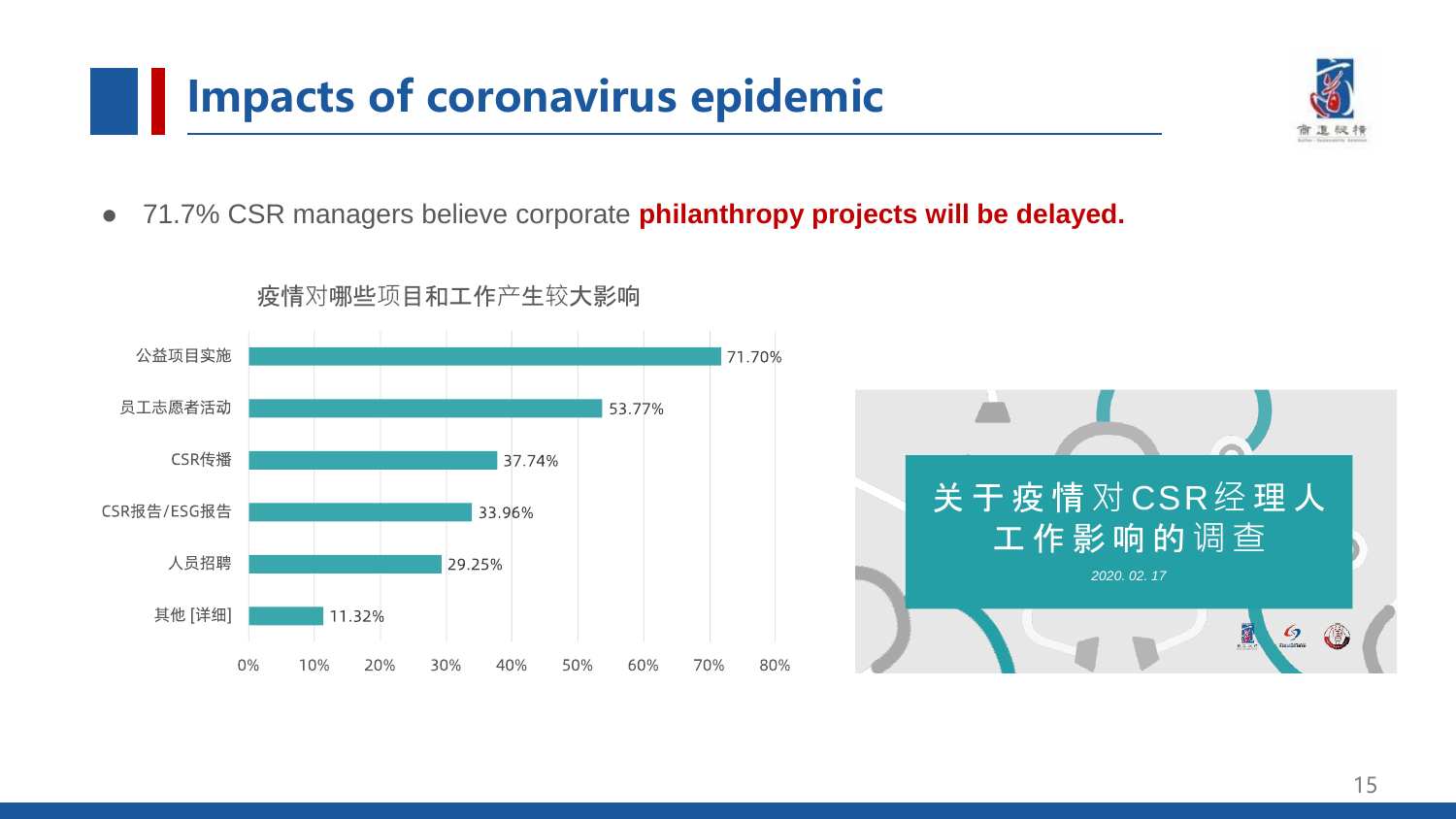# **Impacts of coronavirus epidemic**



# **Policy trends**

**National-International-Rural-Urban**

#### **New Starting Point**

The year of concluding the Three Critical Battles and preparing next 5- Year-Plan

**New Image**

Communicating Chinese stories by supporting UN SDGs

#### **New Rural Areas**

Building a sustainable model for eliminating relative poverty

#### **New Fashion**

Piloting waste sorting and zerowaste cities



# **Market transformation**

#### **Climate change, responsible investment**

#### **New Wave**

Responding to climate change by carbon reduction

#### **New Disclosure**

Strengthening quantitative and carbon disclosure in ESG Reports

#### **New Benchmark**

Improving governance of companies through ESG rating



**5G, digitalization, internet**

#### **New Communication**

Innovating stakeholder communication in the 5G era

**New Boundary**

Extending responsibility along value chain and value network

#### **New Risk**

Dealing with ethical risks in new technologies